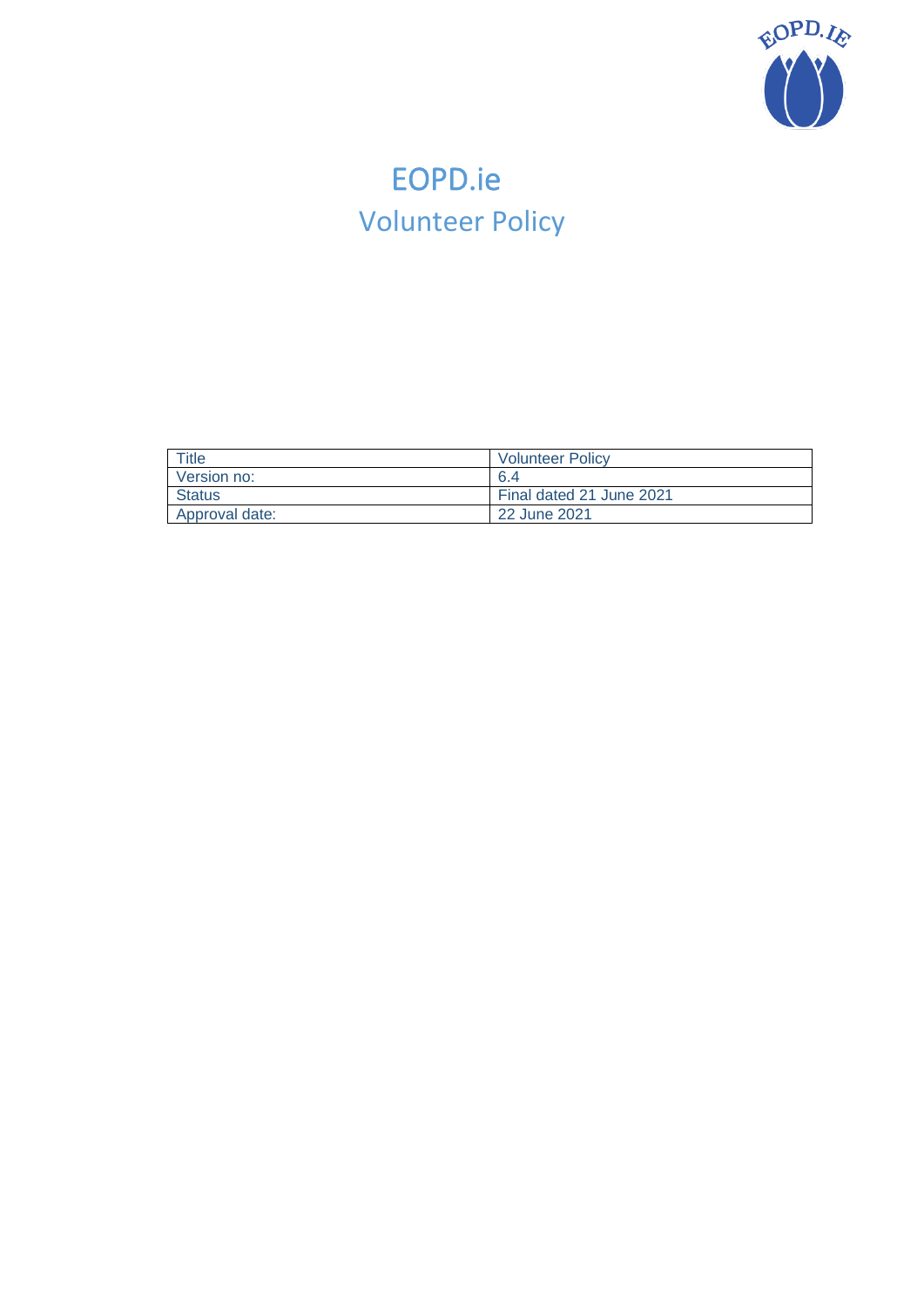

# Contents

| 1.               |  |  |  |  |  |  |  |
|------------------|--|--|--|--|--|--|--|
| $\overline{2}$ . |  |  |  |  |  |  |  |
| 3.               |  |  |  |  |  |  |  |
| 4.               |  |  |  |  |  |  |  |
|                  |  |  |  |  |  |  |  |
|                  |  |  |  |  |  |  |  |
| 5.               |  |  |  |  |  |  |  |
| 6.               |  |  |  |  |  |  |  |
| 7.               |  |  |  |  |  |  |  |
| 8.               |  |  |  |  |  |  |  |
| 9.               |  |  |  |  |  |  |  |
|                  |  |  |  |  |  |  |  |
|                  |  |  |  |  |  |  |  |
| 12               |  |  |  |  |  |  |  |
| 13               |  |  |  |  |  |  |  |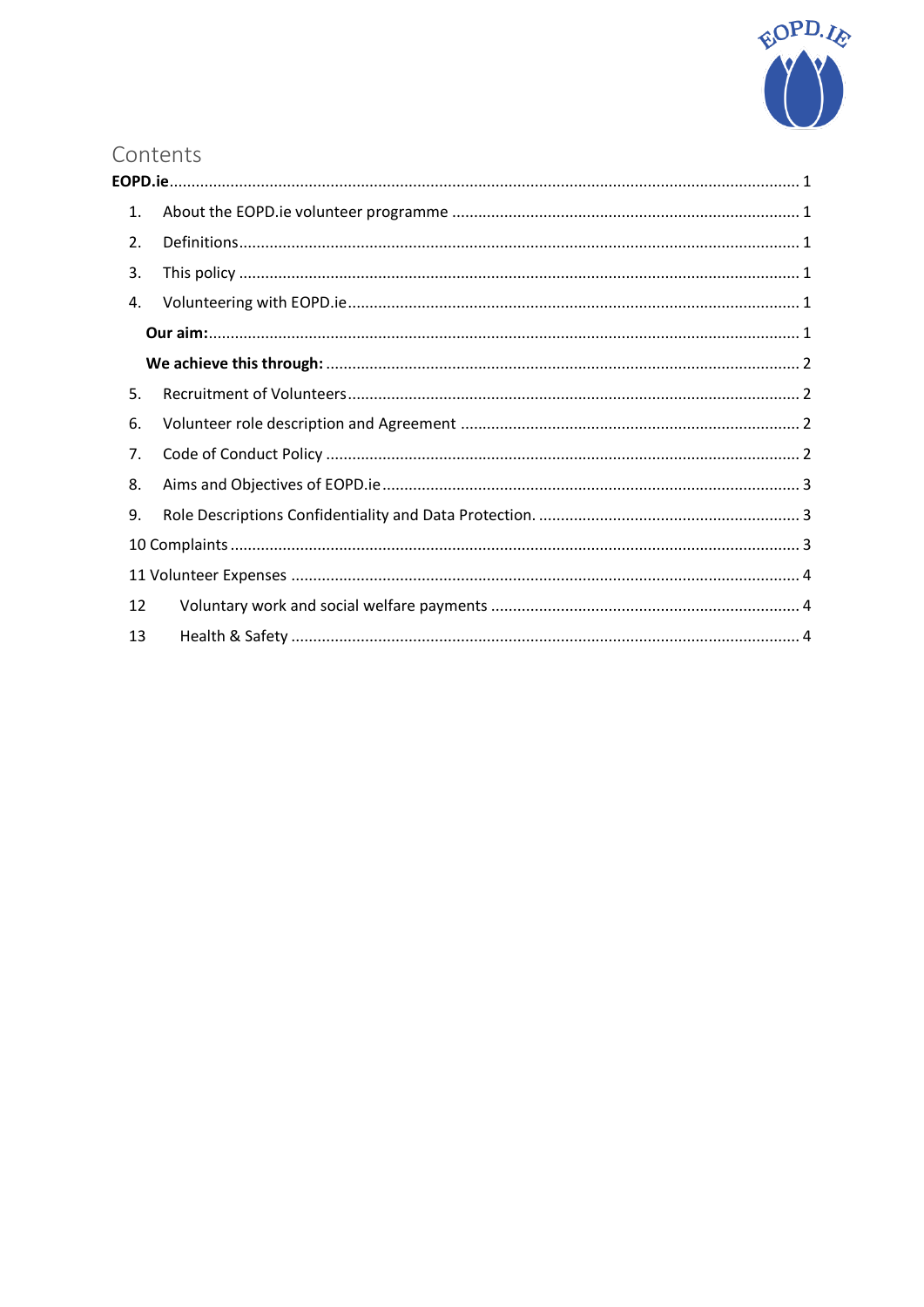

## **1. About the EOPD.ie volunteer programme**

<span id="page-2-0"></span>Early Onset Parkinson's CLG ("EOPD.ie") is dedicated to maintaining a quality programme where Volunteers can unlock their potential and learn from each other in a supportive environment. EOPD.ie provides services to People living with Early Onset Parkinson's and we would not be able to provide added value services to them without the time, energy and commitment of Volunteers. EOPD.ie intends to develop exciting volunteer opportunities for potential Volunteers from all walks of life. We will strive to maintain best practice in all areas of our work from recruitment to onsite support to ensure that our Volunteers have the best possible experience and the opportunity to gain a thorough understanding of and contribution the work of EOPD.ie. The Board of Directors are responsible for approving this policy and ensuring that it is adhered to.

# <span id="page-2-1"></span>**2. Definitions**

"Board" means the Board of Directors of EOPD.ie. "Volunteer" means a person who performs a service for EOPD.ie without promise, expectation, or receipt of compensation for services rendered. "Advisory Council" means the Committee of EOPD.ie.

# **3. This policy**

<span id="page-2-2"></span>This policy describes EOPD.ie's approach to volunteering. It sets out the role of Volunteers and how they will be supported in their role. This policy should be read and implemented by any person with responsibility for the recruitment and/or management of Volunteers. This policy should also be shared with Volunteers.

## <span id="page-2-3"></span>**4. Volunteering with EOPD.ie**

EOPD.ie recognises and accepts that the achievement of its mission is best served by the active participation of the wider community.

EOPD.ie accepts and encourages the involvement of Volunteers in its work. We see volunteering as a way of furthering active citizenship and community involvement and of introducing areas of innovation and new perspectives to the organisation.

EOPD.ie recognises that Volunteers bring energy, perspective, knowledge, and creativity. We will ensure that Volunteers are fully inducted and encouraged to contribute and develop their skills, knowledge and experience.

EOPD.ie is a small organisation with a big mission. Volunteers, including our Board, are part of our fabric. We also recognise that Volunteers require satisfying work and opportunities for personal development. EOPD.ie will endeavour to support Volunteers in these areas by providing training opportunities, mentoring and supervision.

#### <span id="page-2-4"></span>Our aim:

- To enable Volunteers to develop and contribute to all areas of the work of EOPD.ie.
- To offer a more holistic and varied experience to Volunteers.
- To work to ascertain Volunteer requirements and roles with a view to developing service potential.
- To offer a variety of quality Volunteer opportunities to encourage people to Volunteer in EOPD.ie and thus gain an understanding of our work.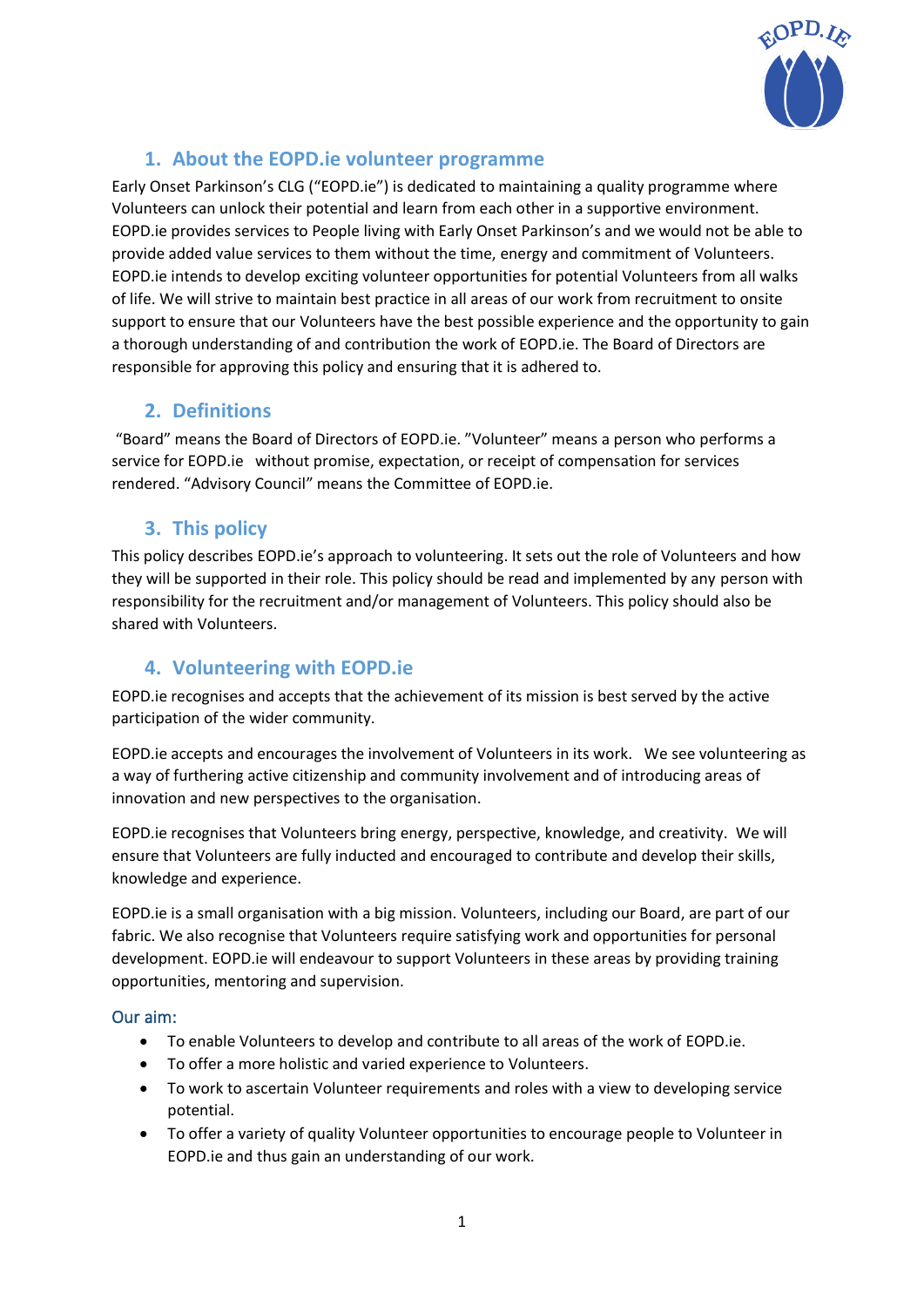

#### <span id="page-3-0"></span>We achieve this through:

- Working closely with Volunteers to assess service requirements and role development.
- Where appropriate, providing induction and training programmes for Volunteers.
- Matching Volunteers' skills with roles to ensure they are exploring their full potential.
- Striving to maintain best practice in our work with Volunteers.

#### <span id="page-3-1"></span>**5. Recruitment of Volunteers**

- a) EOPD.ie is committed to equal opportunities for all Volunteers and believes the promotion of equality and accommodation of diversity contributes significantly to the effectiveness of the organisation.
- b) EOPD.ie intends to create a diverse and inclusive volunteer programme and is committed to ensuring equality of access to its volunteer opportunities and equality of treatment for Volunteers in all its policies and practices.
- c) EOPD.ie believes that the system of recruitment and selection of Volunteers should be fair, open and transparent.
- d) The recruitment and selection process will be appropriate to the role offered to potential Volunteers. EOPD.ie aims to allow both parties to give and receive sufficient information to assess whether the Volunteer opportunities available match the potential Volunteers' skills, qualities, and interests.
- e) All applicants for volunteering with EOPD.ie are required to complete an application form.
- f) Additional measures may be implemented by the organisation depending on the nature of the volunteer role.
- g) If unsuccessful, applicants will be offered an opportunity to discuss the outcome.

#### **6. Volunteer role description and Agreement**

<span id="page-3-2"></span>Volunteers are given an agreement and specific role description which outline the expectations and responsibilities of both the Volunteer and EOPD.ie. These documents are not legally binding nor are they a contract of employment or for paid provision of a service. A sample agreement is included in this policy document.

#### <span id="page-3-3"></span>**7. Code of Conduct Policy**

The Code of Conduct Policy as set out in a separate document (issued by the Board from time to time sets out the expectations of EOPD.ie on all those who work with it. The conduct of Volunteers should reflect the high-quality standards which EOPD.ie strives for, in its work with the general public, and with all those who work with us. In particular, Volunteers should be respectful to other Volunteers and to all persons with whom they come into contact in their role as Volunteers and regardless of race, religion, culture, gender, class, disability, or sexual orientation. Volunteers shall avoid any act which may bring EOPD.ie into disrepute or diminish the confidence of the public and stakeholders in the organisation.

Volunteers should maintain appropriate relationships with colleagues. Where Volunteers feel a colleague's behaviour, competence or integrity falls short of the standard expected of Volunteers or if a Volunteer considers that they are being subjected to bullying behaviour, this complaint should be referred to the Board. Allegations of bullying will be investigated by a person appointed for this purpose by the Board.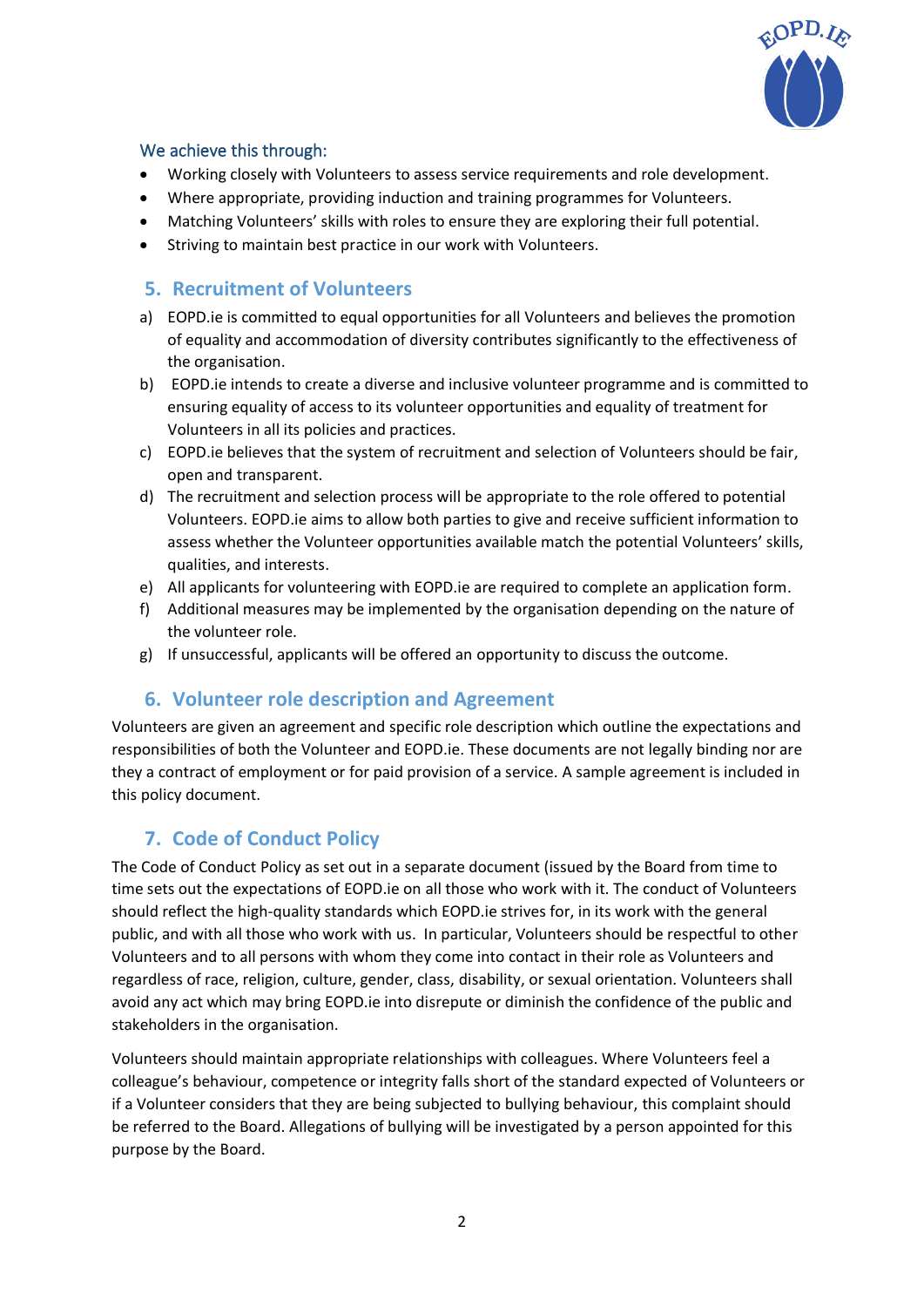

It is the responsibility of Volunteers to be aware of the social, legal and professional consequences of any act which may be morally, legally or ethically questionable. The use of violence or abusive language/ behaviour is unacceptable.

The following behaviours are considered to be in breach of the Code of Conduct:

- Theft
- Corruption
- Misuse of telephone, email, internet, and other facilities
- Viewing or downloading of pornography
- Criminal conduct
- Breach of confidentiality
- Assault, verbal abuse or threatening behaviour of service users, fellow volunteers, staff or the general public Abuse of alcohol and drugs
- Nonadherence to health, safety and hygiene standards
- All forms of bullying, sexual abuse and/or harassment and discrimination
- Lack of respect for service users, fellow volunteers, staff, and the general public
- Nonadherence to good practice in regard to reliability and commitment Gross negligence.

#### <span id="page-4-0"></span>**8. Aims and Objectives of EOPD.ie**

All Volunteers should uphold and seek to achieve the objectives of EOPD.ie as set out in the constitution of the organisation.

#### <span id="page-4-1"></span>**9. Role Descriptions Confidentiality and Data Protection**.

EOPD.ie will define the role and responsibilities of each Volunteer prior to the Volunteer commencing their position with the organisation. The role description will list the general tasks, duties and responsibilities for the voluntary position. It will also include any skills, experience or attributes required for the role.

Volunteers, whether volunteering for ongoing, short-term or "one off" roles, may undergo an induction/briefing that provides all the information appropriate to their role to help them understand the work of EOPD.ie and fulfil their role.

Induction arrangements vary according to the service and the nature of the voluntary activity to be undertaken.

Where possible and appropriate, Volunteers are offered additional training to enable them to fulfil their voluntary role more effectively.

All Volunteers start with a 3-month trial period where either EOPD.ie or the Volunteer may choose to withdraw from the Volunteer agreement.

#### <span id="page-4-2"></span>**10 Complaints**

• EOPD.ie aims to treat all Volunteers fairly, objectively, and consistently. We seek to ensure that Volunteers' views are heard, noted and acted upon promptly and aim for a positive and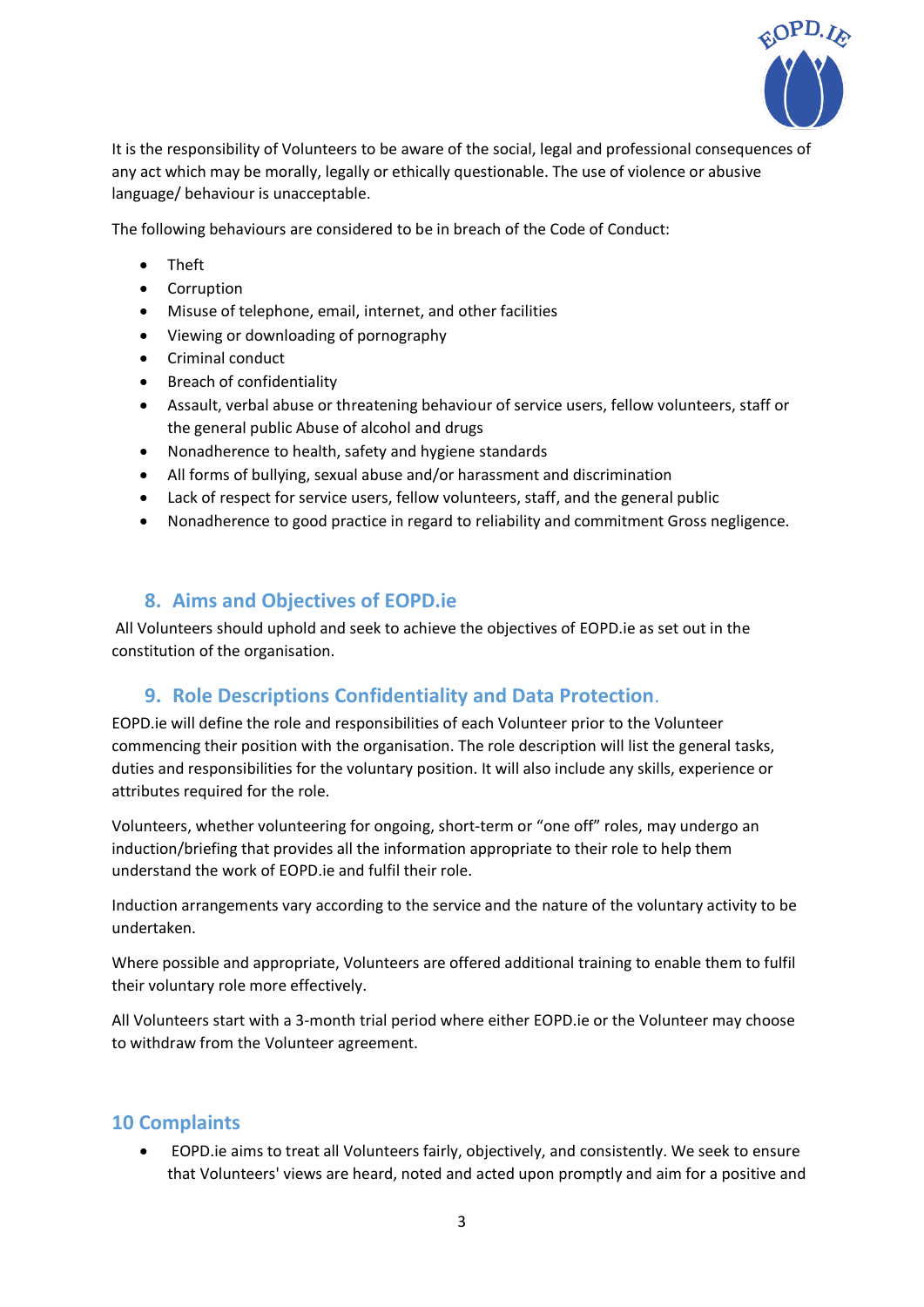

amicable solution based on our guidelines for settling differences. If a Volunteer has any problems or complaints about volunteering, they should speak to the Chairperson, Vice-Chairperson or Secretary immediately (or if the matter is particularly serious to a member of the Board). EOPD.ie takes the concerns of its Volunteers very seriously and will make every reasonable effort to resolve any difficulties.

- In the event of a problem, all relevant facts should be obtained as quickly as possible. Support will be provided by EOPD.ie to the Volunteer while it endeavours to resolve the problem in an informal manner. If an informal resolution does not prove possible, EOPD.ie the matter will be referred to a person appointed by the Board for a recommendation as to how the matter should be resolved.
- If a Volunteer's behaviour is repeatedly or seriously unacceptable, the Volunteer agreement will be terminated.
- If circumstances arise where EOPD.ie deems a Volunteer not to be a good fit for a particular role, the Volunteer may be offered an alternative volunteer role.

#### <span id="page-5-0"></span>**11 Volunteer Expenses**

There is no payment for volunteering with EOPD.ie. However, the Board (at its sole discretion from time to time) may reimburse Volunteers the reasonable vouched cost of travel and subsistence and other reasonable vouched expenses incurred in carrying out the voluntary work. Payment of these expenses is discretionary and dependent on the nature and duration of the Volunteer role.

The Board shall set and review what is considered to be reasonable costs and expenses. Details on the expenses policy can be found at **[EOPD.ie Expenses Policy](https://eopd.ie/wp-content/uploads/2022/01/EOPD.ie-Expenses-Policy-V1.8-pdf.pdf)**

#### <span id="page-5-1"></span>**12 Voluntary work and social welfare payments**

If you are a recipient of a social welfare payment you may be allowed to volunteer and keep some or all of your payment. Your local social welfare office will advise on this. It is the responsibility of the Volunteer to advise social welfare before taking up a volunteering role.

#### <span id="page-5-2"></span>**13 Health & Safety**

EOPD.ie is committed to providing safe working conditions and environment. The organisation will make every effort to ensure so far as is reasonably practicable the safety, health and welfare of all employees and Volunteers. Volunteers must ensure they work in accordance with EOPD.ie's health and safety policy and procedures and comply with the instructions of any EOPD.ie designated health and safety officer.

#### **15.Declaration**

This agreement is binding in honour only and is not intended to be a legally binding contract. Neither party intends any employment relationship to be created now or at any time in the future. This agreement may be cancelled at any time by either party.

Name